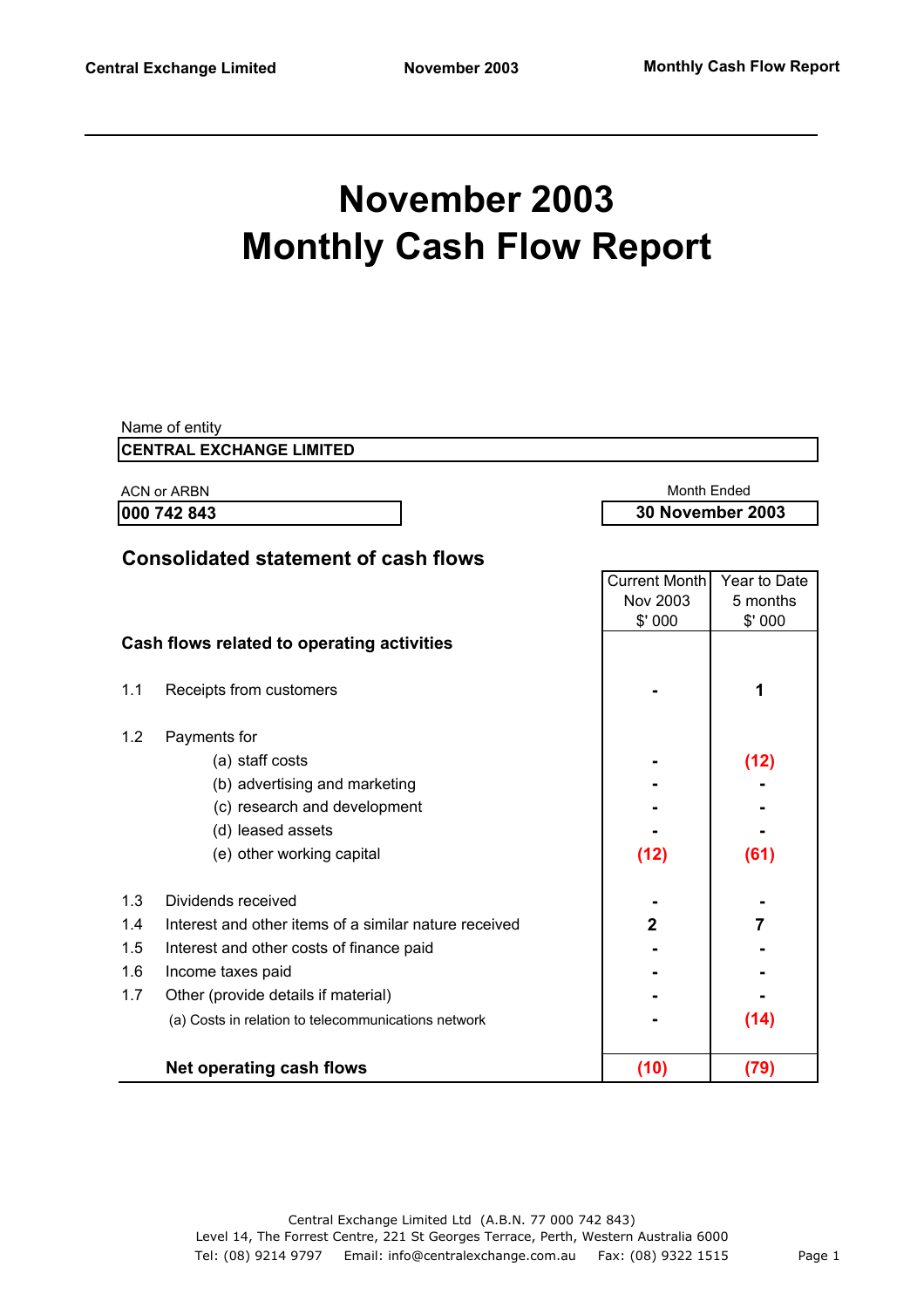|      | <b>Current Month</b>                          |          | Year to Date |
|------|-----------------------------------------------|----------|--------------|
|      |                                               | Nov 2003 | 5 months     |
|      |                                               | \$' 000  | \$'000       |
| 1.8  | Net operating cash flows (carried forward)    | (10)     | (79)         |
|      | Cash flows related to investing activities    |          |              |
| 1.9  | Payment for acquisition of:                   |          |              |
|      | businesses (item 5)<br>(a)                    |          |              |
|      | (b)<br>equity investments                     |          |              |
|      | (c)<br>intellectual property                  |          |              |
|      | (d)<br>physical non-current assets            |          |              |
|      | other non-current assets<br>(e)               |          |              |
| 1.10 | Proceeds from disposal of:                    |          |              |
|      | businesses (item 5)<br>(a)                    |          |              |
|      | (b)<br>equity investments                     |          | 14           |
|      | (c)<br>intellectual property                  |          |              |
|      | physical non-current assets<br>(d)            |          |              |
|      | other non-current assets<br>(e)               |          |              |
| 1.11 | Loans to other entities                       |          |              |
|      | 1.12 Loans repaid by other entities           |          |              |
| 1.13 | Other (provide details if material)           |          |              |
|      | Net investing cash flows                      | -        | 14           |
| 1.14 | Total operating and investing cash flows      | (10)     | (65)         |
|      | Cash flows related to financing activities    |          |              |
| 1.15 | Proceeds from issues of shares, options, etc. |          |              |
| 1.16 | Proceeds from sale of forfeited shares        |          |              |
| 1.17 | Proceeds from borrowings                      |          |              |
| 1.18 | Repayment of borrowings                       |          |              |
| 1.19 | Dividends paid                                |          |              |
| 1.20 | Other (provide details if material)           |          |              |
|      | (a) Payments in relation to share buy back    |          |              |
|      | Net financing cash flows                      |          |              |
|      | Net increase (decrease) in cash held          | (10)     | (65)         |
| 1.21 | Cash at beginning of month/year to date       | 365      | 420          |
| 1.22 | Exchange rate adjustments to item 1.20        |          |              |
| 1.23 | Cash at end of month                          | 355      | 355          |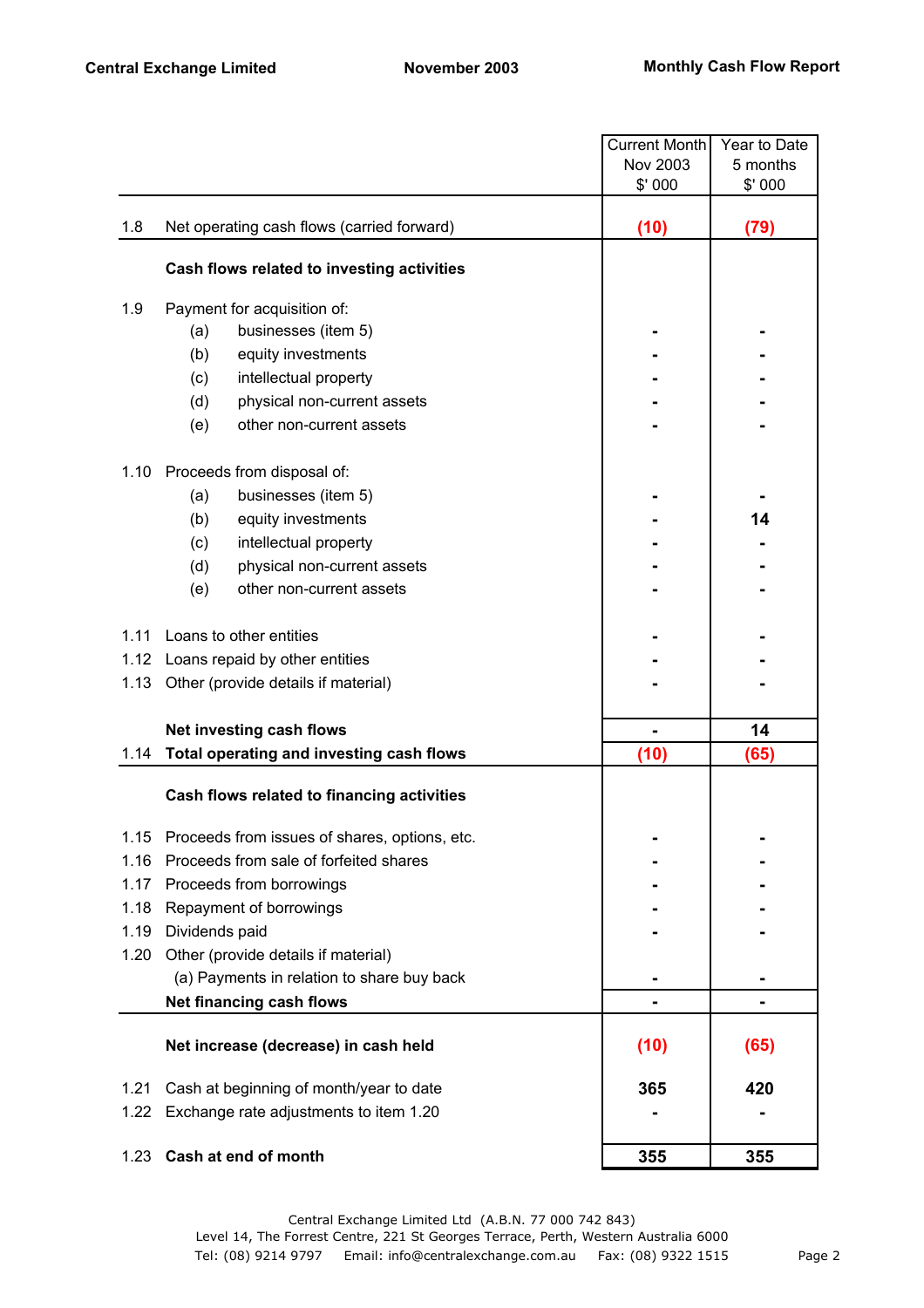### **Payments to directors of the entity and associates of the directors Payments to related entities of the entity and associates of the related entities**

|                                                                          | Current Month  |
|--------------------------------------------------------------------------|----------------|
|                                                                          | Nov 2003       |
|                                                                          | \$'000         |
|                                                                          |                |
| Aggregate amount of payments to the parties included in item 1.2<br>1.24 | $\blacksquare$ |
|                                                                          |                |
| Aggregate amount of loans to the parties included in item 1.11<br>1.25   |                |

1.26 Explanation necessary for an understanding of the transactions

None.

## **Non-cash financing and investing activities**

2.1 Details of financing and investing transactions which have had a material effect on consolidated assets and liabilities but did not involve cash flows

None.

2.2 Details of outlays made by other entities to establish or increase their share in businesses in which the reporting entity has an interest

None.

### **Financing facilities available**

*Add notes as necessary for an understanding of the position. (See AASB 1026 paragraph 12.2).*

|     |                             | Amount available<br>\$'000 | Amount used<br>\$'000 |
|-----|-----------------------------|----------------------------|-----------------------|
| 3.1 | Loan facilities             | -                          | -                     |
| 3.2 | Credit standby arrangements | -                          | -                     |